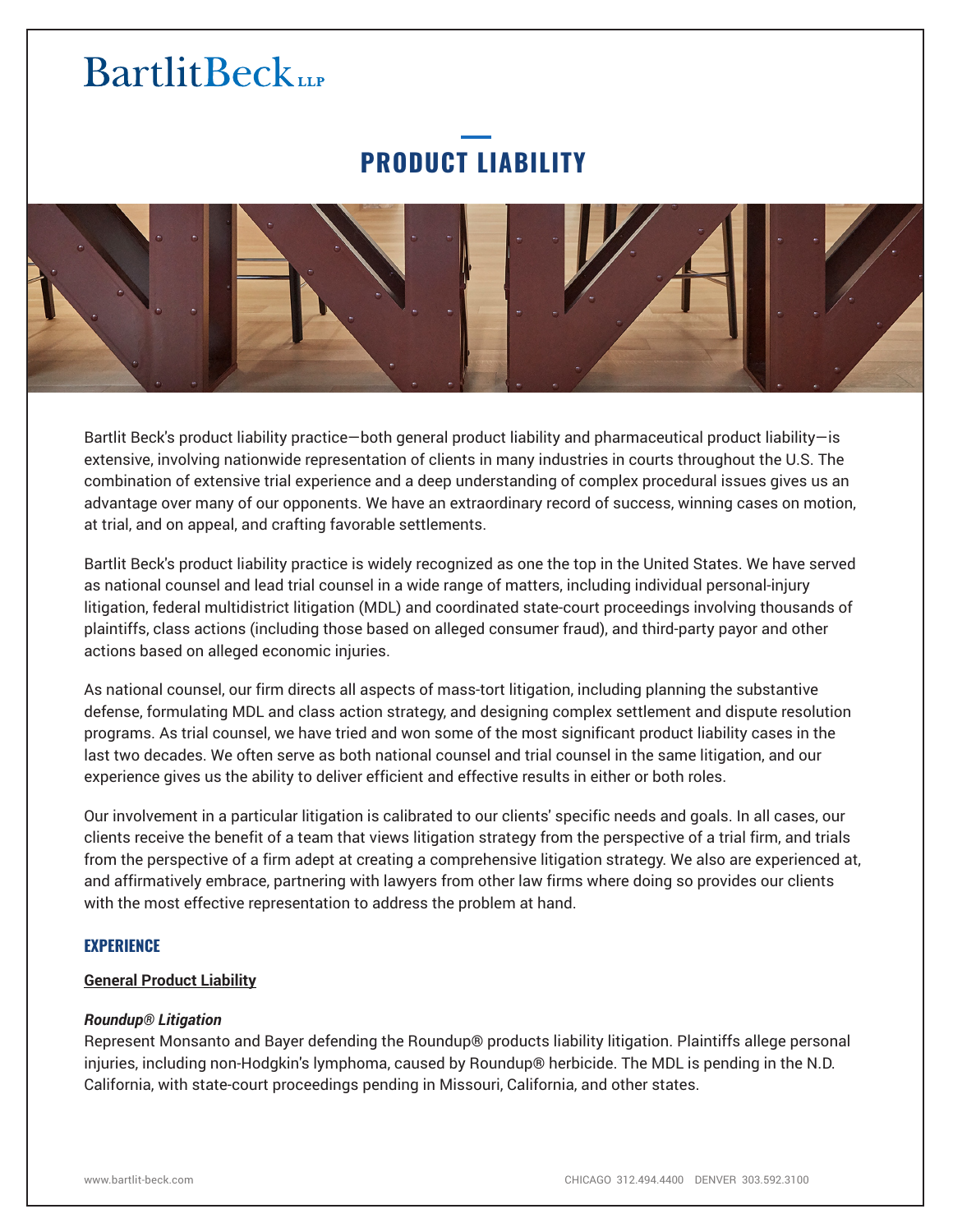#### *Behrens, et al. v. Arconic Inc.*

Represent Arconic Inc. in wrongful death and products liability mass action brought in E.D. Pennsylvania by 247 plaintiffs and their estates seeking damages arising out of the 2017 Grenfell Tower fire in London. Plaintiffs allege cladding panels made by Arconic's French subsidiary contributed to the rapid spread of the fire. Successfully removed the case to federal court.

# *Trinity ET Plus Litigation*

Represent Trinity Industries and Trinity Highway Products in various cases alleging personal injuries from Trinity's ET Plus guardrail end terminal system. The matters include products liability cases pending in multiple state and federal jurisdictions, class actions, and state *qui tam* actions.

# *Pelvic Mesh Product Liability Litigation*

Represent Ethicon/Johnson & Johnson in defense of lawsuits alleging personal injuries caused by pelvic mesh medical devices. Designated trial counsel in a number of matters set for trial, both in state court and in federal cases remanded by the MDL court for trials around the country. In this capacity, lead trial counsel and secured a complete defense verdict after a three-week jury trial in the Philadelphia Court of Common Pleas. Click here and here to learn more about the case.

### *In re Whirlpool Corp. Front-Loading Washer Products Liability Litigation*

Represented Whirlpool in N.D. Ohio bellwether consumer class action trial of plaintiffs' claims of design defect and breach of implied warranty. After four-week jury trial, jury deliberated fewer than two hours before returning complete defense verdict.

#### *In re Teflon® Product Liability Litigation*

Represented DuPont in an MDL in S.D. Iowa comprised of twenty-three alleged class actions brought on behalf of consumers who claimed to have purchased cookware coated with Teflon® and other non-stick coatings manufactured by DuPont. Class certification denied in all matters. Petition for appeal rejected by the United States Court of Appeals for the Eighth Circuit. Cases voluntarily dismissed with prejudice.

#### *Rago, et al. v. Federal Signal Corporation*

Represented Federal Signal in five-week jury trial in circuit court in Chicago of product liability claims brought by twenty-seven Chicago firefighters. Plaintiffs alleged that Federal Signal sirens caused permanent hearing loss. Jury verdict for Federal Signal on all claims of all plaintiffs.

# *TicoFrut, S.A., v. E.I. du Pont de Nemours and Company*

Represented DuPont in Miami state jury trial of product liability claims involving the fungicide Benlate®. TicoFrut, the main citrus grower and processor in Costa Rica, sued DuPont claiming that Benlate® hurt the production of orange trees in Costa Rica. TicoFrut sought \$172 million in compensatory damages and an undisclosed amount of punitive damages. After six-week trial, jury deliberated five hours before returning a verdict for DuPont.

# *City of Milwaukee v. NL Industries*

Represented NL in Milwaukee circuit court suit seeking a declaration that lead paint throughout Milwaukee was a public nuisance and seeking to hold NL liable for costs of the city's lead poisoning program. Won complete defense verdict for NL.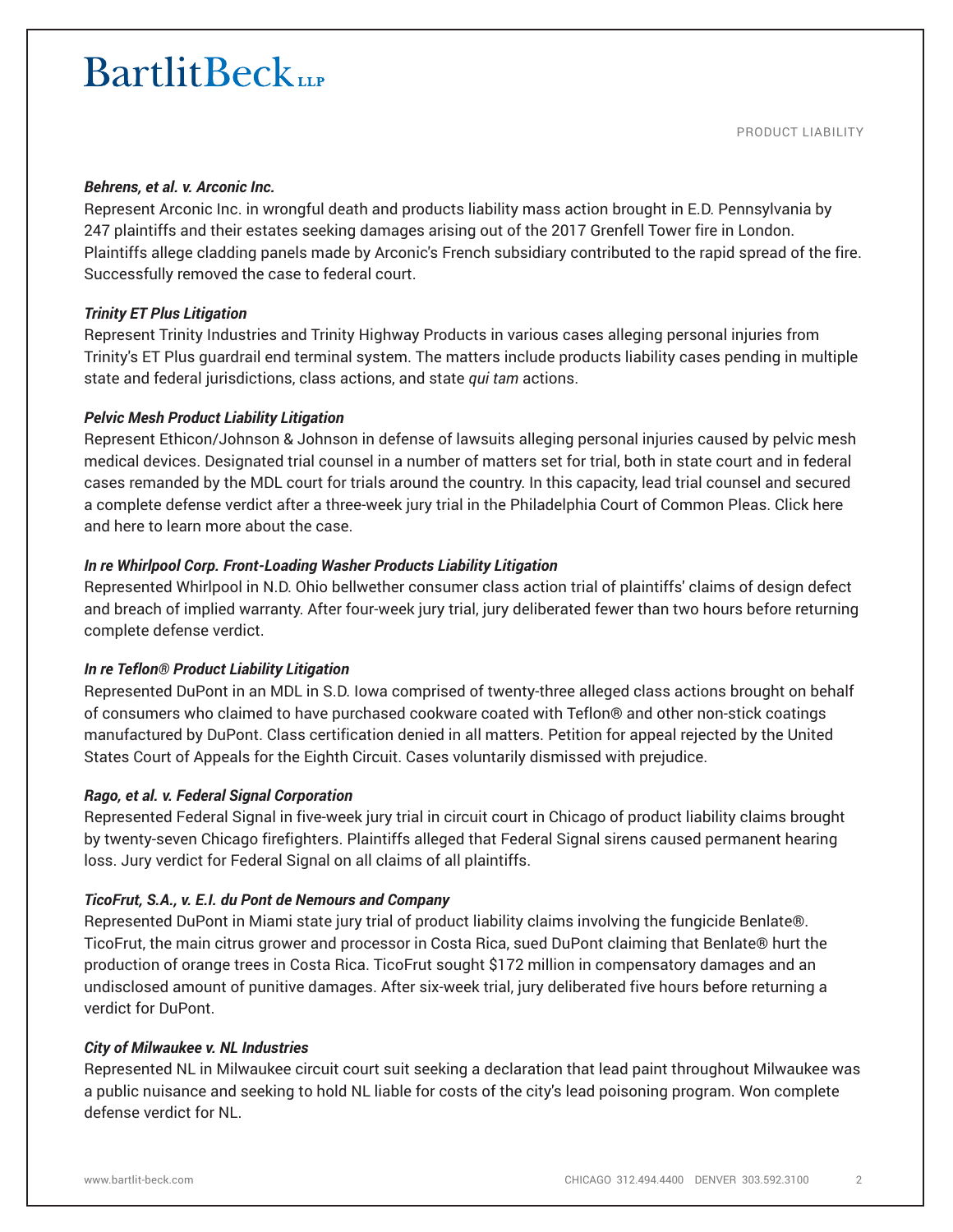#### *In re Genetically Modified Rice Litigation*

Represented Bayer CropScience in multi-district litigation concerning alleged presence of genetically engineered LLRice 601 and LLRice 604 in commercial rice. Tried four multi-week jury trials in E.D. Missouri. Litigation settled following a series of bellwether trials in federal and state court.

# *Tanner v. International Isocyanate Institute, et al.*

Represented Bayer as defendant in class action products liability action in N.D. Alabama concerning Methylene Diphenyl Diisocyanate (MDI)-containing products used in underground coal mining applications. Litigation settled.

# *Thomas v. Atlantic Richfield, NL Industries, et al.*

Represented NL, and acted as lead counsel for all defendants on issues of history and science, in jury trial in Circuit Court in Milwaukee seeking damages for alleged brain damage. Plaintiff alleged negligent failure to warn of lead paint hazards throughout the period 1900-1970. Complete defense verdict for NL and codefendants.

# *State of Rhode Island v. Lead Industries Association*

Represented NL and seven other companies sued by Attorney General of Rhode Island in State Court in Rhode Island. AG sought to declare past sale of lead paint a "public nuisance" throughout the State of Rhode Island. Jury voted 4-2 for the defense when it deadlocked after a two-month trial in August-October 2002. Retrial from October 2005 until February 2006 resulted initially in a deadlock (4-2 for defense) and ultimately a verdict for the State. In July 2008, the Supreme Court of Rhode Island unanimously reversed the trial verdict, requiring complete dismissal of the State's lawsuit.

#### *Super Helechos, et al. v. DuPont*

Represented DuPont in ten-week Miami jury trial of product liability claims involving Benlate fungicide. Plaintiffs, twenty-seven Costa Rican farms, claimed \$396 million in damages. Trial court entered directed verdicts for DuPont on all claims of the largest plaintiffs (constituting 60% of plaintiffs' total claimed damages). Jury awarded other plaintiffs a small fraction of amounts sought. Florida court of appeals (1) affirmed directed verdicts for DuPont on claims of the largest plaintiffs, and (2) reversed all jury verdicts for other plaintiffs due to numerous trial court errors.

#### *Wagner v. NL Industries*

Represented NL Industries in ten-week class action jury trial in Philadelphia Court of Common Pleas of claims of 7,500 residents seeking several hundred million dollars in personal injury and property damages due to lead emissions from factory over 35 years. Jury verdict for NL on all issues. Argued summary judgment and jurisdictional issues on appeal to Pennsylvania Superior Court. Affirmed on appeal.

#### *PFOA-C8 Litigation*

Represent DuPont on fraudulent transfer allegations in Aqueous Film-Forming Foam products liability litigation MDL and in other state PFOA cases. MDL in South Carolina; state cases in New Hampshire, New Jersey, Ohio, and Vermont.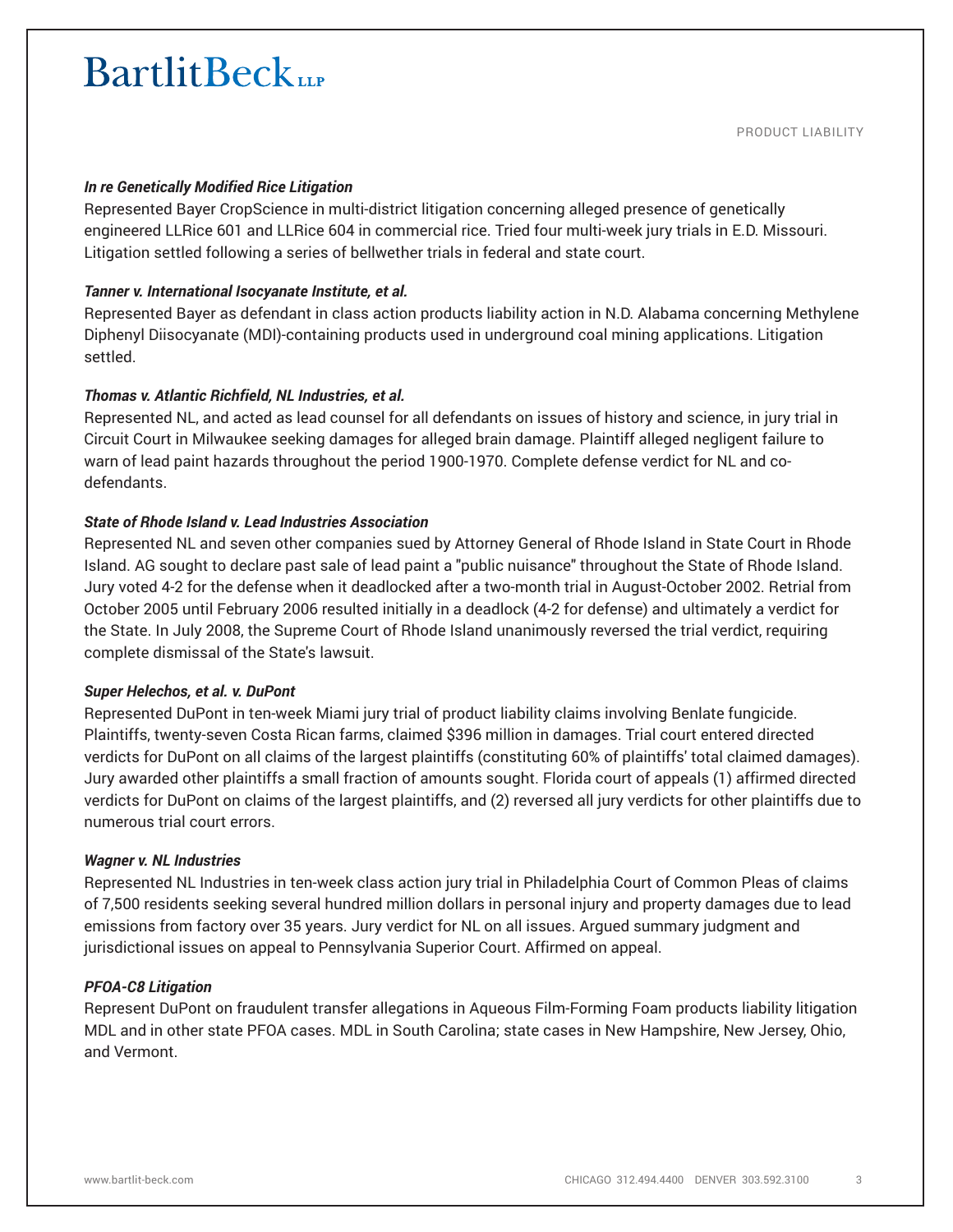### *Administradora v. E.I. DuPont de Nemours & Co., Inc.*

Represented DuPont in three-week jury trial in Miami state court of product liability action involving Benlate® fungicide. Plaintiff, a large Costa Rican citrus producer, claimed \$42 million in damages. Jury found plaintiff 60% contributorily negligent and awarded substantially reduced damages, resulting in an award of a small fraction of plaintiff's claim. Case settled on favorable terms.

# *Tyrone Parker v. NL Industries, Inc., et al.*

Represented NL in jury trial in circuit court of Baltimore for products liability resulting from sale of lead paint products in 1950s. Plaintiff alleged that his epilepsy resulted from latent injuries caused when he ingested lead paint in the 1950s. Complete defense verdict.

### **Pharmaceutical Product Liability**

### *Opioids Litigation*

Represent Walgreens in nationwide litigation relating to the distribution and sale of prescription opioid medications, including over 1,000 cases brought by states, cities, counties, tribes, and private parties seeking recovery in connection with the opioid abuse crisis. MDL in the N.D. Ohio and a large number of related statecourt cases. Serve as liaison counsel for all chain pharmacy defendants in the MDL.

#### *Xarelto®*

Represent Bayer against allegations that it failed to adequately warn doctors and patients about the bleeding risks associated with the anticoagulant Xarelto®. More than 20,000 claims were filed in an MDL proceeding, coordinated state court litigation, and in other jurisdictions.

#### *YAZ®/Yasmin®*

Represented Bayer in defense of lawsuits claiming personal injuries caused by the oral contraceptives YAZ® and Yasmin®. The litigation involved an MDL in S.D. Illinois as well as coordinated and individual proceedings in several state courts.

#### *Trasylol®*

Represented Bayer in defense of lawsuits claiming personal injuries caused by Trasylol®, a drug used to reduce bleeding during open-heart surgery. The litigation involved an MDL in Florida as well as cases in several state courts. Significant victories in the litigation included: prevailing on a *Daubert* challenge that effectively precluded plaintiffs' regulatory expert from testifying at trial; excluding any evidence regarding plaintiffs' claim that Bayer withheld from the FDA results from a study regarding the safety of Trasylol®; and winning summary judgment in two bellwether cases (one of which plaintiffs hand-picked as one of their top cases) and defending these judgments on appeal to the 11th Circuit.

#### *Vioxx®*

Represented Merck in defense of lawsuits claiming personal injuries caused by Vioxx®. Merck lost its first handful of jury trials awarding hundreds of millions of dollars. In the federal MDL in New Orleans, Merck was facing five bellwether jury trials in less than twelve months. Merck retained us to try the federal cases. We tried all five cases, winning outright defense verdicts in four of five trials. These results were widely credited with making possible the eventual settlement of tens of thousands of claims.